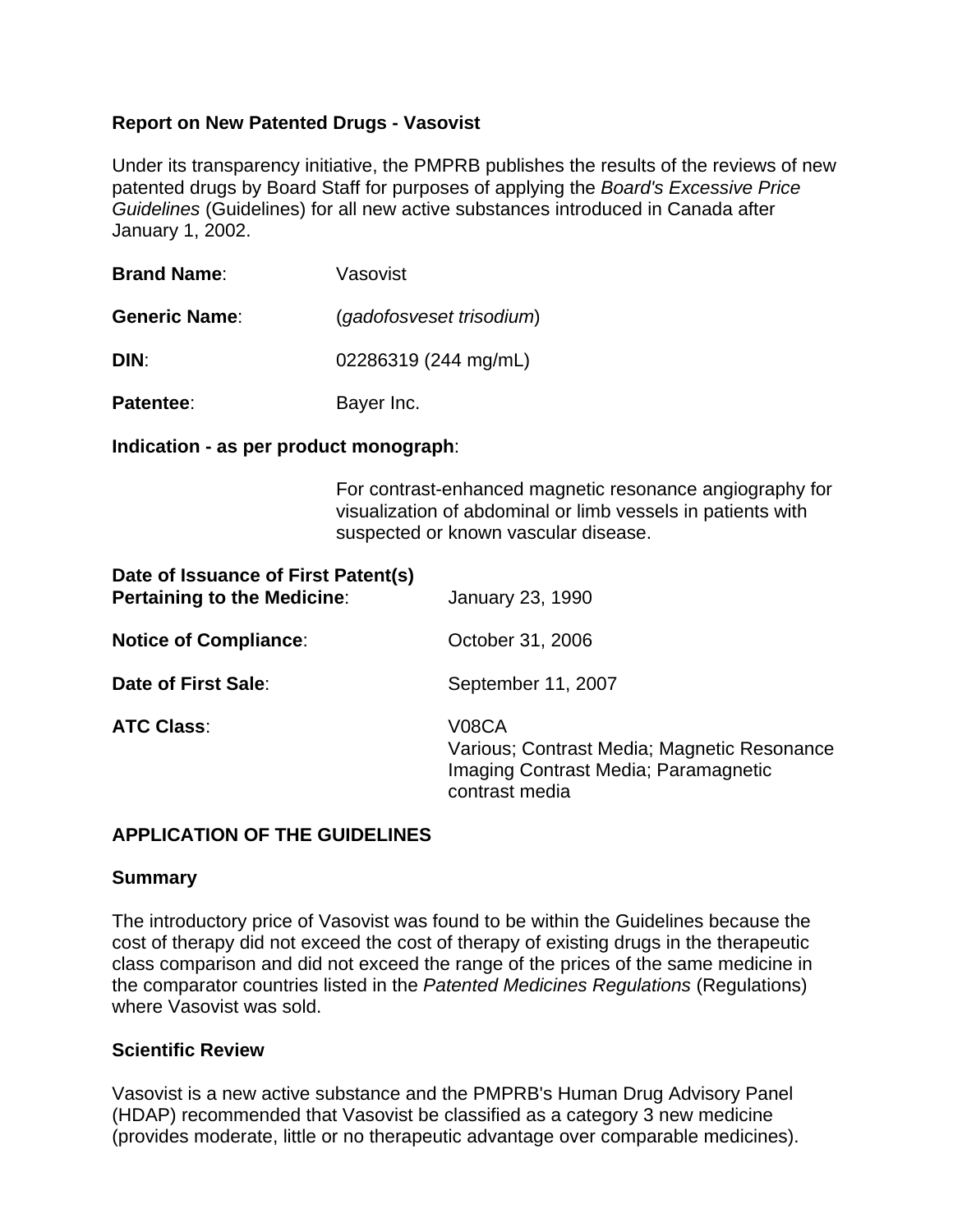The Therapeutic Class Comparison (TCC) test of the Guidelines provides that the price of a category 3 new drug product cannot exceed the prices of other drugs that treat the same disease or condition. Comparators are generally selected from among existing drug products in the same 4<sup>th</sup> level of the World Health Organization (WHO) Anatomical Therapeutic Chemical (ATC) classification system that are clinically equivalent in addressing the approved indication. See the PMPRB's *Compendium of Guidelines, Policies and Procedures* for a more complete description of the Guidelines and the policies on TCCs.

The HDAP recommended Gadovist (*gadobutrol*), Multihance (*gadobenate dimeglumine*) and Omniscan (*gadodiamide*) as the most appropriate comparators to Vasovist. These contrast media agents share the same fourth level ATC class and are indicated and used for contrast enhanced magnetic resonance angiography of vessel pathology.

The Guidelines provide that the dosage recommended for comparison purposes will normally not be higher than the maximum of the usual recommended dosage. The recommended comparative dosage regimens for Vasovist and the comparators were based on the respective product monographs and supported by clinical literature.

## **Price Review**

Under the Guidelines, the introductory price of a new category 3 drug product will be presumed to be excessive if it exceeds the price of all of the comparable drug products based on the TCC test, or if it exceeds the range of the prices of the same medicine in the seven countries listed in the Regulations.

The introductory price of Vasovist was within the Guidelines as the cost of treatment did not exceed the cost of treatment of the comparable medicines.

| <b>Brand Name</b><br>(generic)                 | <b>Strength</b> | <b>Dosage Regimen</b><br>(per Treatment) | <b>Unit Price</b> | Cost per<br><b>Treatment</b> |
|------------------------------------------------|-----------------|------------------------------------------|-------------------|------------------------------|
| <b>Vasovist</b><br>(gadofosveset<br>trisodium) | 244 mg/mL       | 8.4 mL                                   | \$17.00001        | \$142.8000                   |
| Gadovist<br>(gadobutrol)                       | 604.72 mg/mL    | $20 \text{ mL}$                          | \$11.70001        | \$234.0000                   |
| Multihance<br>(gadobenate<br>dimeglumine)      | 529 mg/mL       | 30 mL                                    |                   |                              |
| Omniscan<br>(gadodiamide)                      | 287 mg/mL       | 42 mL                                    |                   |                              |

# **Introductory Period (September to December 2006)**

## **Sources:**

(1) Publicly available price as per the Regulations

(2) See textbox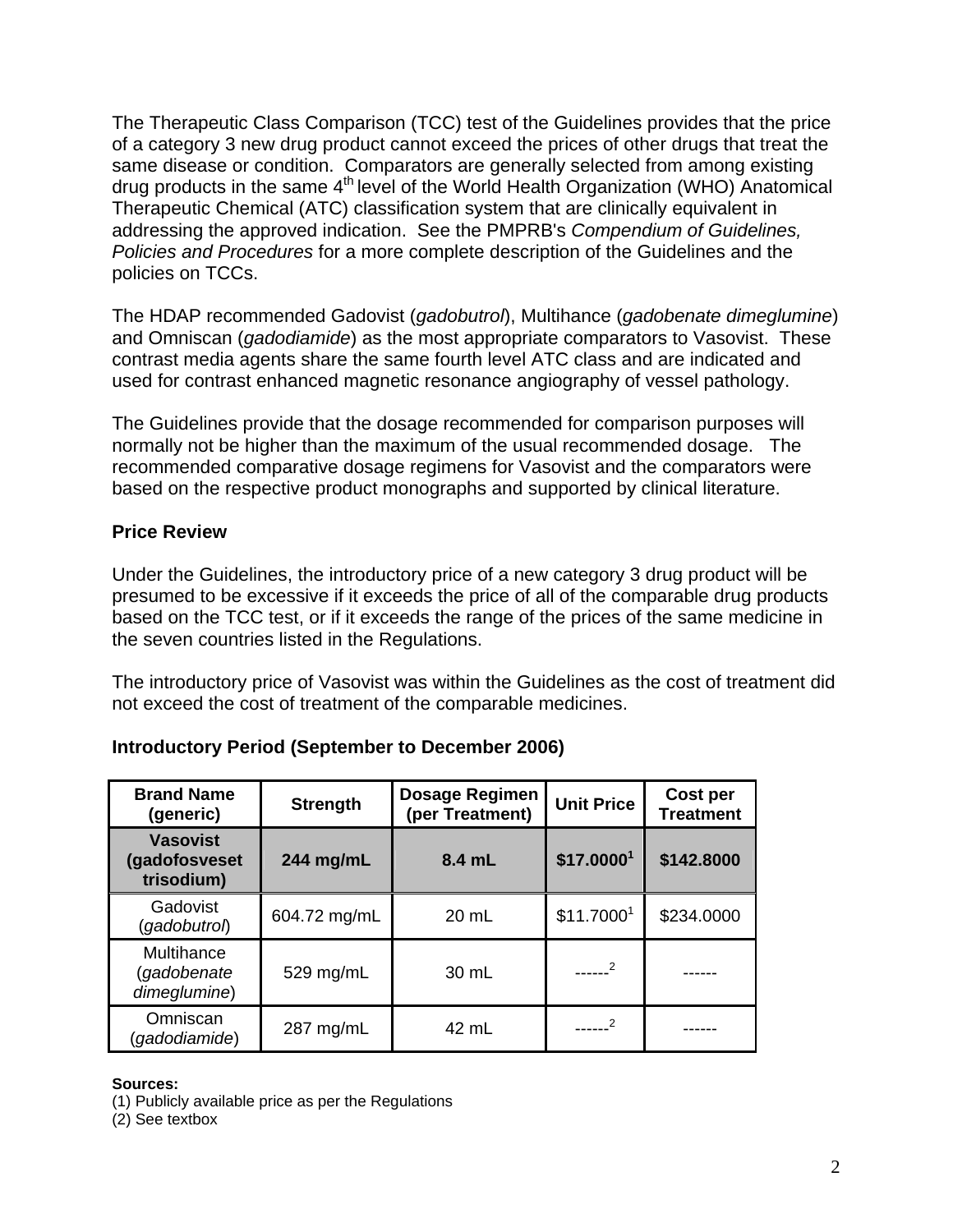In 2007, Vasovist was being sold in five countries listed in the Regulations, namely Germany, Italy, Sweden, Switzerland, and the United Kingdom. In compliance with the Guidelines, the price of Vasovist in Canada did not exceed the range of prices in those countries. It was the third highest price, above the median of the international prices.

*The publication of Summary Reports is part of the PMPRB's commitment to make its price review process more transparent.* 

*Where comparators and dosage regimens are referred to in the Summary Reports, they have been selected by the HDAP for the purpose of carrying out the PMPRB's regulatory mandate, which is to review the prices of patented medicines sold in Canada to ensure that such prices are not excessive.* 

*The PMPRB reserves the right to exclude from the therapeutic class comparison list any drug product if it has reason to believe it is being sold at an excessive price.* 

*In its Summary Reports, the PMPRB will also refer to the publicly available prices of comparators provided such prices are not more than 10% above a non-excessive price in which case no price will be made available. As a result, the publication of these prices is for information purposes only and should not be relied upon as being considered within the Guidelines.* 

*The information contained in the PMPRB's Summary Reports should not be relied upon for any purpose other than stated and is not to be interpreted as an endorsement, recommendation or approval of any drug nor is it intended to be relied upon as a substitute for seeking appropriate advice from a qualified health care practitioner.* 

# **References - Vasovist**

- 1. American College of Radiology ACR appropriateness criteria. Claudicating: Screening and diagnostic techniques for peripheral arterial disease; 1995. Available: http://www.acr.org/Secondary/MainMenruCategories/quality\_safety/app\_criteria/pdf/Vas cular/ClaudicationDoc9.aspx
- 2. Bluemke DA, Stillman AE, Bis KG, et al. Carotid MR angiography: phase II study of safety and efficacy for MS-325. Radiology. 2001 Apr;219(1):114-22. Available: http://radiology.rsnajnls.org/cgi/content/full/219/1/114
- 3. Canadian Cardiovascular Society consensus conference: peripheral arterial disease; 2005. Available: http://www.ccs.ca/download/consensus\_conference/consensus\_conference\_archives/C CFinalPre\_CJC\_Pub.pdf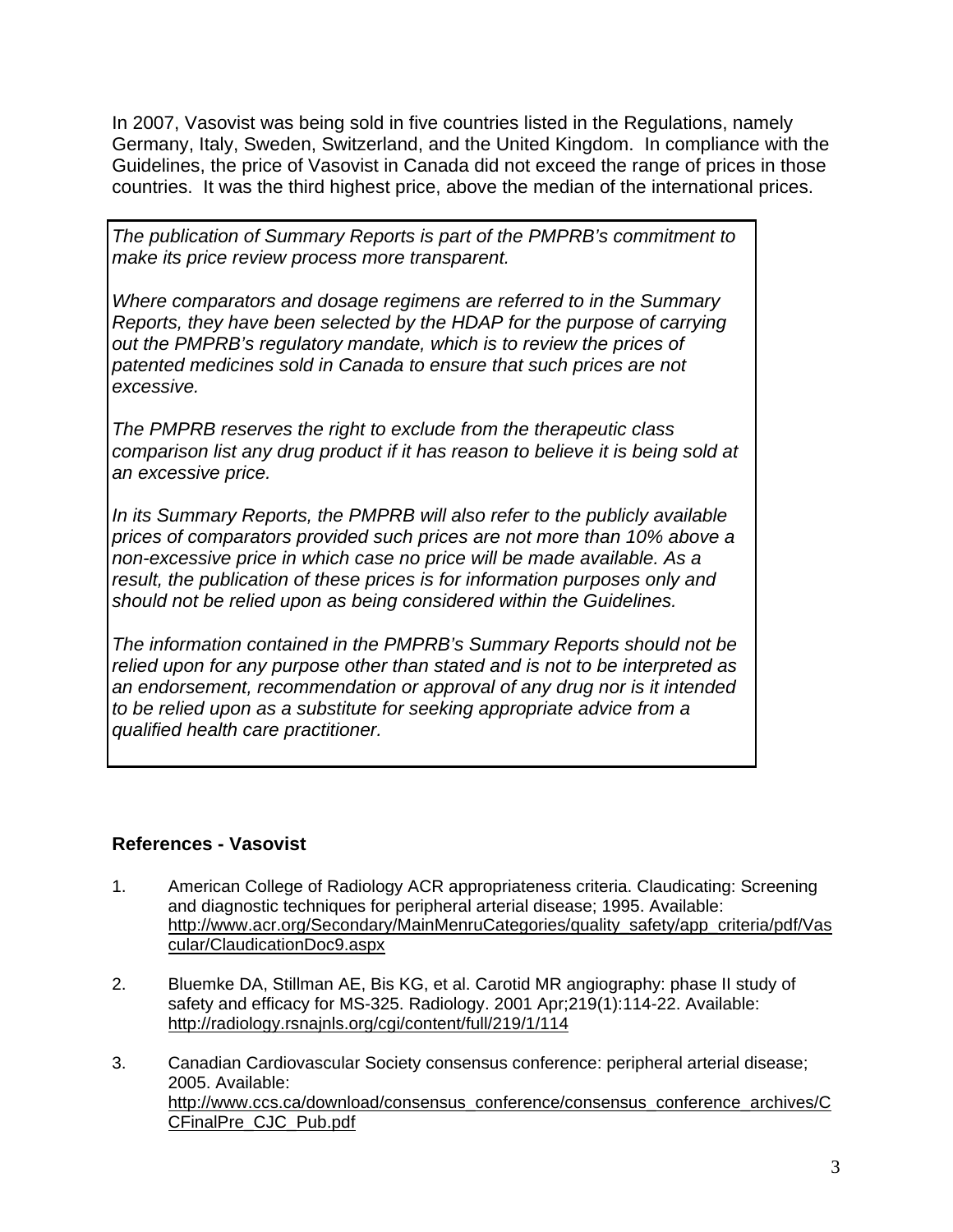- 4. Ersoy H, Zhang H, Prince MR. Peripheral MR angiography. J Cardiovasc Magn Reson. 2006;8(3):517-28.
- 5. European Medicines Agency. Scientific discussion (gadofosveset trisodium). Available: http://www.emea.europa.ed/humandocs/PDFs/EPAR/vasovist/060105en6.pdf
- 6. Giovagnoni A, Gatalano C. Application of blood-pool agents in visualization of peripheral vessels. Eur Radiol. 2007 Mar;17 Suppl 2:B18-23.
- 7. Goyen M, Edelman M, Perrault P, et al. MR angiography of aortoiliac occlusive disease: a phase III study of the safety and effectiveness of the blood-pool contrast agent MS-325. Radiology. 2005 Sep;236(3):825-33. Available: http://radiology.rsnajnls.org/cgi/content/full/236/3/825
- 8. Goyen M, Grand DJ. Gadofosveset: viewpoints. Drugs. 2006;66(6):858-9.
- 9. Goyen M, Shamsi K, Schoenberg SO. Vasovist-enhanced MR angiography. Eur Radiol. 2006 Feb;16 Suppl 2:B9-14.
- 10. Hartmann M, Wiethoff AJ, Hentrich HR, et al. Initial imaging recommendations for Vasovist angiography. Eur Radiol. 2006 Feb;16 Suppl 2:B15-23.
- 11. Henness S, Keating GM. Gadofosveset. Drugs. 2006;66(6):851-7.
- 12. Hirsch AT, Haskal ZJ, Hertzer NR, et al. ACC/AHA Guidelines for Management of Patients with Peripheral Arterial Disease (lower extremity, renal, mesenteric, and abdominal aortic): a collaborative report from the American Associations for Vascular Surgery/Society for Vascular Surgery, Society for Cardiovascular Angeiography and Interventions, Society for Vascular Medicine and Biology, Society of Interventional Radiology, and the ACC/AHA Task Force on Practice Guidelines (writing committee to develop guidelines for the management of patients with peripheral arterial disease) – summary of recommendations. J Vasc Interv Radiol. 2006 Sep;17(9):1383-97. Available: http://www.jvir.org/cgi/content/full/17/9/1383
- 13. Korst MB, Joosten FB, Postma CT, et al. Accuracy of normal-dose contrast-enhancing MR angiography in assessing renal artery stenosis and accessory renal arteries. AJR Am J Roentgenol. 2000 Mar;174(3):629-34. Available: http://www.ajronline.org/cgi/content/full/174/3/629
- 14. Meaney JF, Goyen M. Recent advances in contrast-enhanced magnetic resonance angiography. Eur Radiol. 2007 Mar;17 Suppl2:B2-6.
- 15. Perreault P, Edelman MA, Baum RA, et al. MR angiography with gadofosveset trisodium for peripheral vascular disease: phase II trial. Radiology. 2003 Dec;229(3):811-20. Available: http://radiology.rsnajnls.org/cgi/content/full/229/3/811
- 16. Product Monograph of Gadovist (gadobutrol). Electronic CPS 2007.
- 17. Product Monograph of Magnevist (dagopentetate). Electronic CPS 2007.
- 18. Product Monograph of Omniscan (gadodiamide). Electronic CPS 2007.